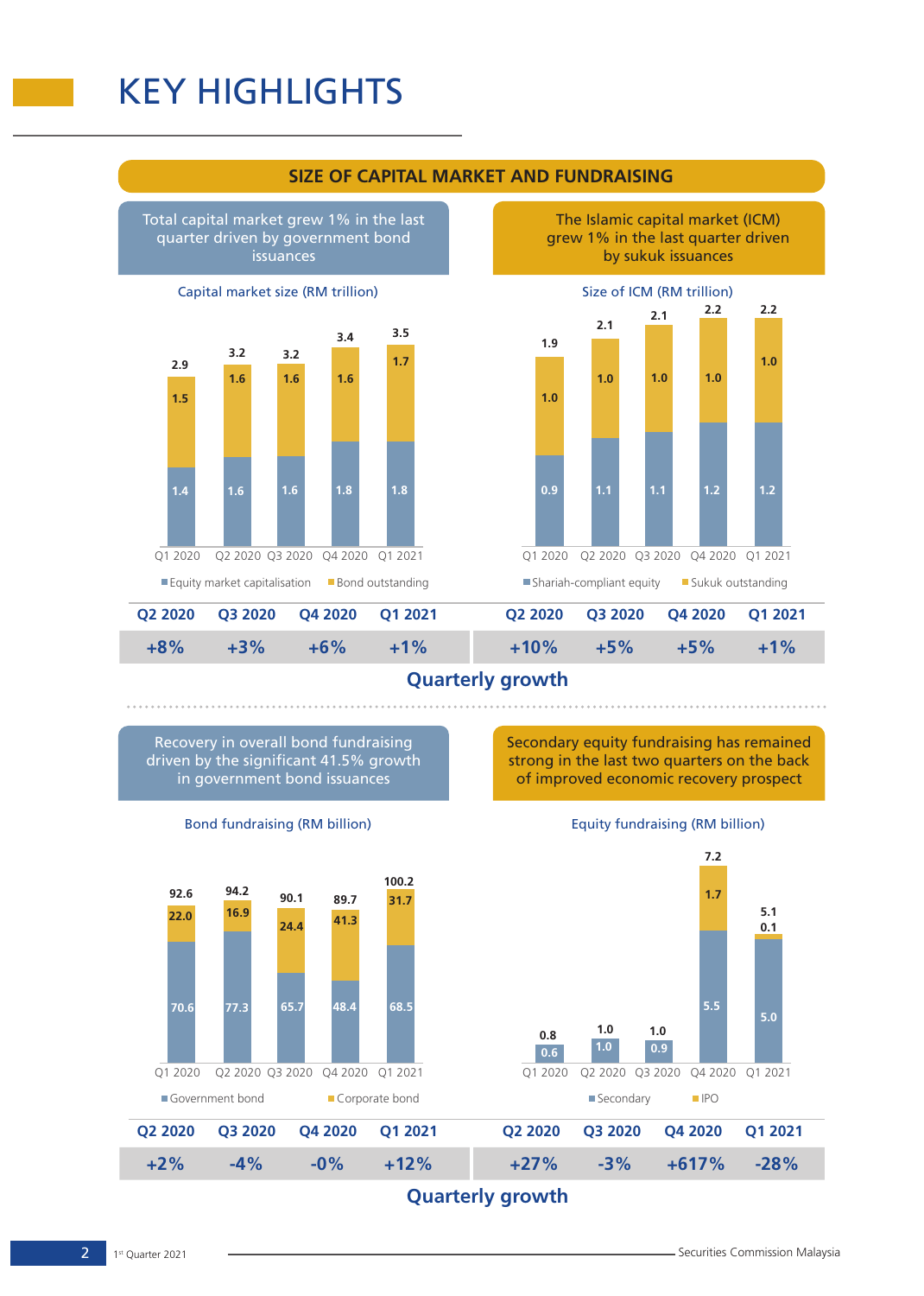



 Sustained growth in assets under management (AUM) to RM931.2 billion, driven by unit trusts and wholesale funds



**Quarterly growth**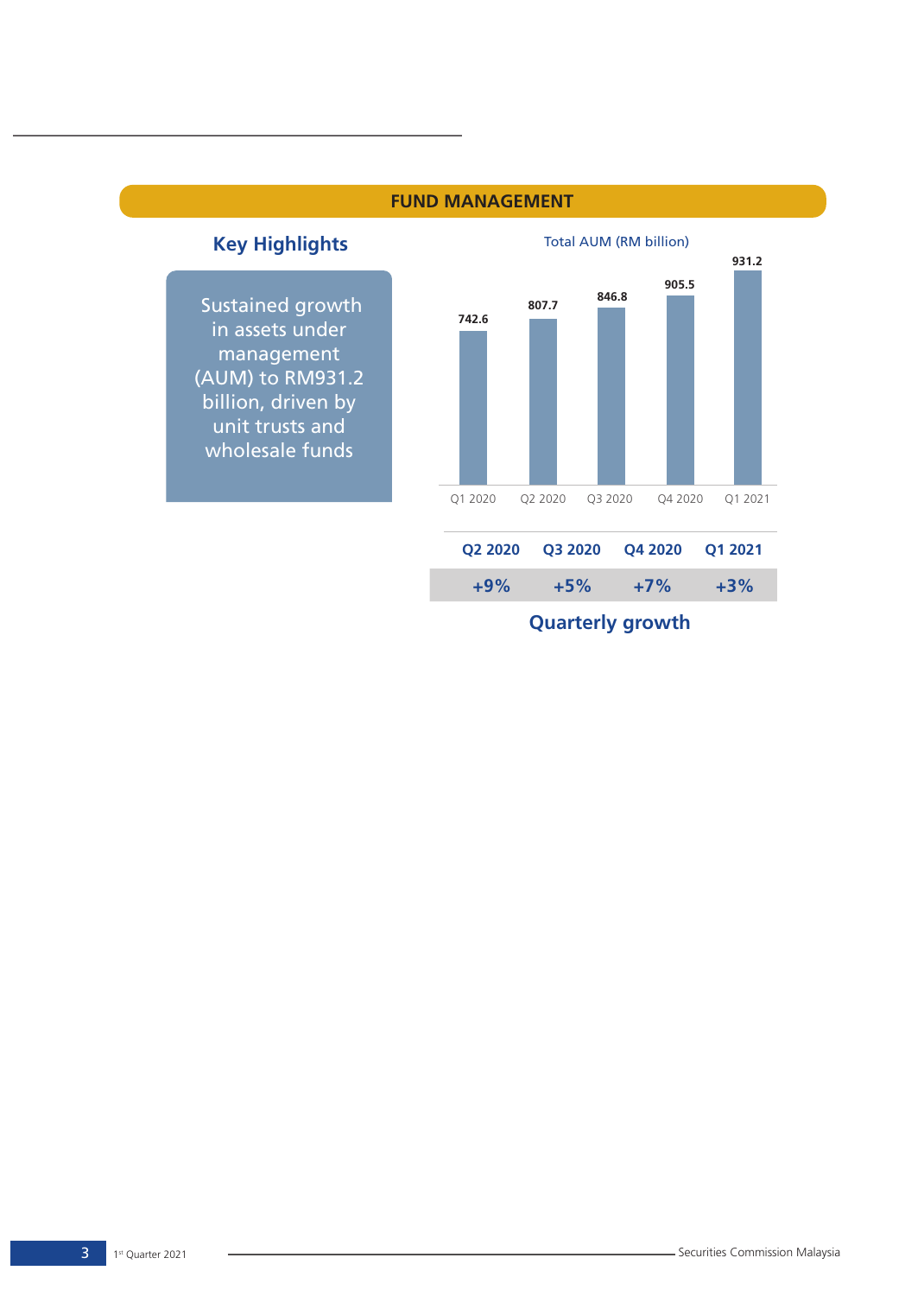